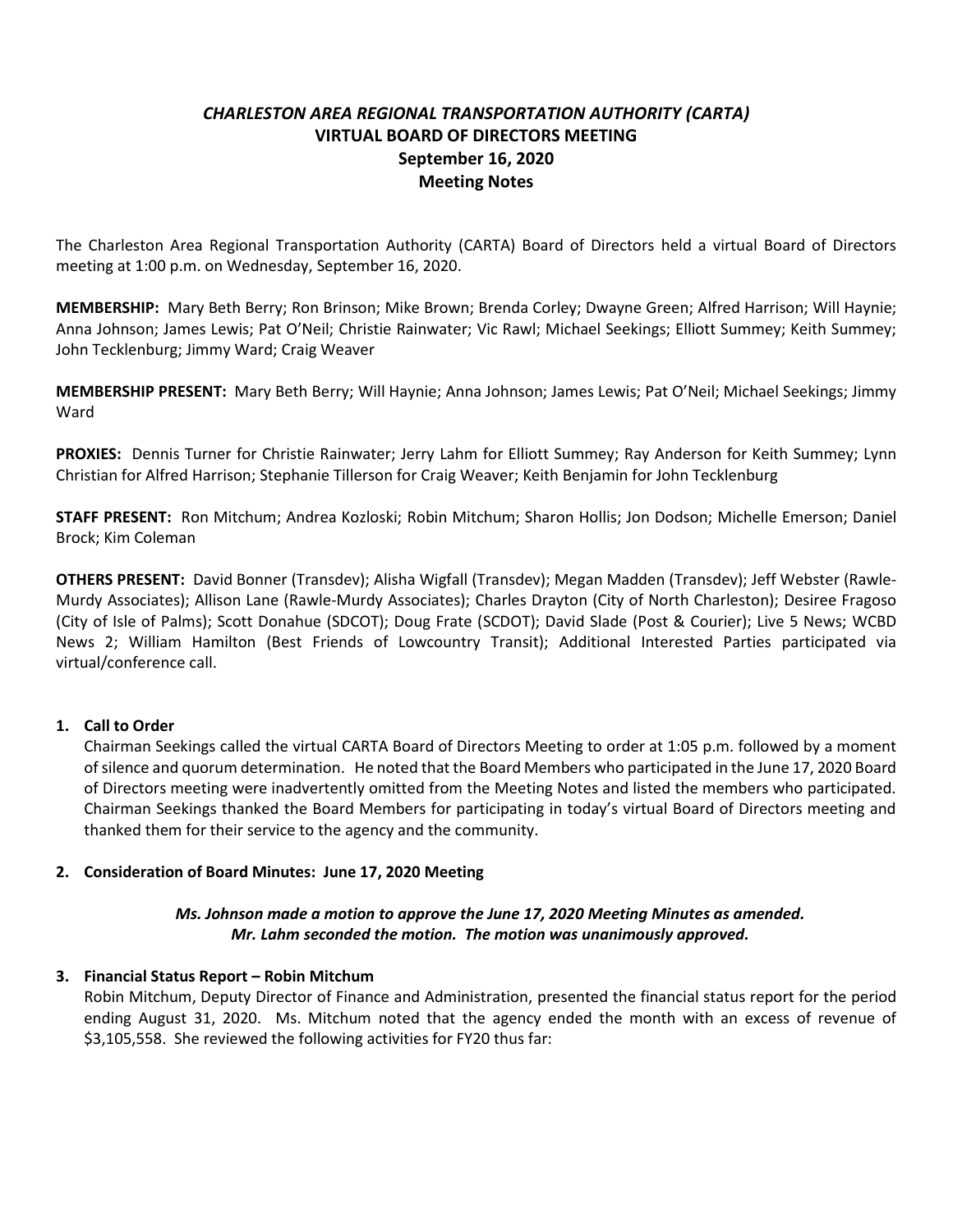### • **Revenues:**

- Farebox is the fares collected on the revenue vehicles.
- HOP Lot Parking Fees are the parking fees received at the HOP lot.
- City of Charleston HOP Lot is contributions for the operations of the HOP route for 2019.
- The Federal revenue includes operating and capital for the year-to-date. Federal revenue is recorded as eligible expenditures are incurred.
- Interest is interest received from the SC Department of Revenue. CARTA submits for reimbursement of the SC Fuel Excise Tax each month. SCDOR periodically pays interest earned on the funds they have held in the reimbursement process.
- Insurance proceeds are a result of accidents.
- Sale of Assets includes the sale of three Flexible Metro vehicles, two paratransit buses and parts.
- **■** Miscellaneous revenue is a fee received for a bus rental for filming and scrap metal.

### • **Expenditures:**

- Staff Salaries & Benefits include the cost of staff time, leave, insurance, retirement and taxes.
- Supplies include office supplies, facility maintenance supplies, disinfecting supplies and signage supplies for new vehicles.
- Printing includes costs of printing route maps, brochures and passes.
- Automotive costs include the maintenance on the administrative vehicle and mileage reimbursements to employees.
- Postage is postage meter refills used to mail passes.
- Dues/Memberships is CARTA's annual membership with the Charleston Metro Chamber of Commerce.
- **•** Office Equipment Rental includes the quarterly postage meter rental fee, the cost of the portable toilet rental for the HOP lot and the monthly battery lease for the electric buses.
- **•** Office Equipment Maintenance (OEM) includes the Swiftly Transit Time & Insights Software, Cradlepoint NetCloud Essentials for mobile routers and Zscaler internet security renewal (through 9/30/2020), in addition to other IT support.
- Rent includes the Ashley Phosphate Park & Ride lot, Dorchester Village Shopping Center Park & Ride lot, Leeds Avenue lot lease from SCE&G, SC Works Trident lease space and document storage.
- Communications is the cost of phone, internet and radio services at both the facilities and on the buses.
- Utilities include electric and water at the SuperStop, Melnick Park & Ride, the Radio Shop at Leeds Avenue and the charging stations at Leeds Avenue.
- Auditing Services is the cost for CARTA's annual financial audit.
- Custodial Services is the cost of janitorial services at the Melnick Park & Ride location and the SuperStop bus depot.
- **■** Other Professional Services include payroll processing system fees, new bus inspection services, UST tank inspection services and shelter repair services.
- **Shared Contract Services (IGA & Management) is the extensive services BCDCOG provides to CARTA.**
- Money Transport is the cost of the armored guard service, Brinks, to pick up and transport cash deposits to the bank.
- Vehicle Maintenance is the cost to maintain the fleet.
- Facility Repair & Maintenance is the cost of outside vendors to maintain facilities.
- Operating Fees & Licenses include credit card transaction fees, stormwater fees, solid waste user fees and vehicle title and registration fees.
- **■** Insurance includes the cost of liability insurance provided by the Insurance Reserve Fund.
- Interest is the interest accrued on the Melnick Park & Ride Loan.
- Non-Capitalized Assets include the purchase of security equipment including cameras, lighting, shelter panels, radio equipment, driver and side shields on the buses and two support vehicles.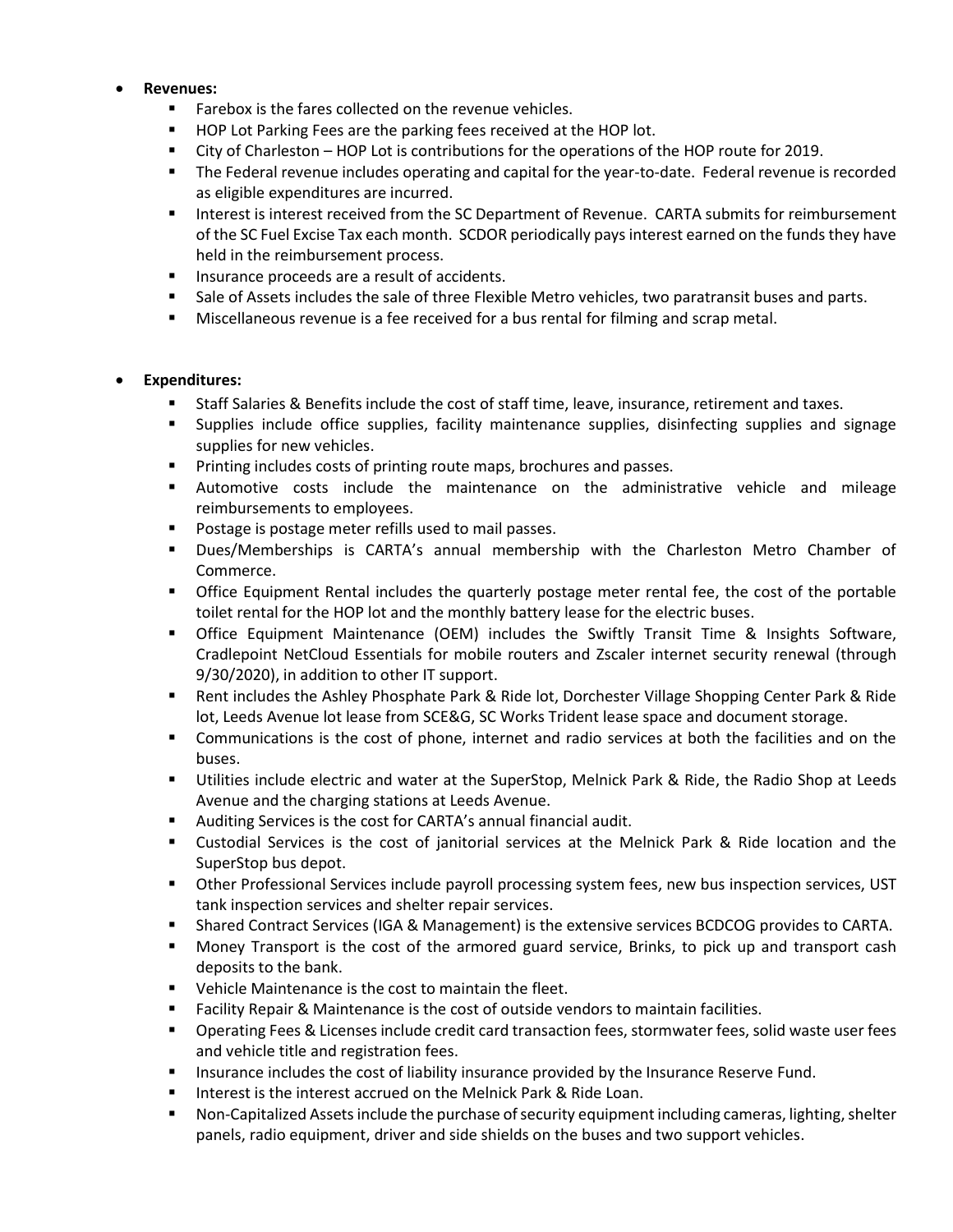# • **Capital Expenditures:**

- Rolling Stock is the purchase of three Proterra electric buses and a Ford Starcraft Allstar.
- Bus Facilities/Charging Stations is the purchase of six electric bus Charging Stations.
- Bus Shelter Construction/Bench Installation is the cost of four shelters.
- Security/Cameras and Equipment is the cameras on the Midi buses.

Ms. Mitchum reviewed the HOP expenditures. As of August 31, 2020, total expenditures for the HOP program for FY20 were \$568,001. She addressed questions and comments. The Board received the Financial Status Report as information.

### **4. Isle of Palms Beach Shuttle Service – Discussion/Request for Approval - Ron Mitchum**

Ron Mitchum, Executive Director, discussed the Isle of Palms Beach Shuttle Service. He stated that, if approved, the pilot program for beach shuttle service to the Isle of Palms will be free of charge and will run on Saturdays and Sundays from 9:00 a.m. until 6:00 p.m. The service will begin this coming Saturday and will end on Sunday, October 18<sup>th</sup>. Over the next month, the service will be monitored closely so that a long-term strategy can be gained. Mr. Mitchum discussed the proposed route that the shuttle would take to the Isle of Palms and noted that route information and bus tracking will be available in the Transit App. He reviewed COVID-19 as well as every-day guidelines for drivers and riders to follow. Mr. Mitchum addressed questions and comments and announced that Daniel Brock, Regional Strategist, will read statements from the City of Isle of Palms' Mayor and Council. Mr. Brock then read the following statements:

- *"The City of Isle of Palms is glad to be partnering with BCDCOG to help reduce traffic to the beaches. This is the first step of hopefully many to further reduce the number of cars on the road and to improve traffic conditions in the area."-Jimmy Carroll, Mayor*
- *"By partnering with the BCGCOG and CARTA, the City of Isle of Palms is leveraging organizations that have already begun collaborating with multiple entities to put in place a quality transportation solution in a timely manner. Our hope is to bring a solution to the Lowcountry that allows all to enjoy the beaches without creating the parking and congestion issues on the island that we have seen in the past." -Phillip Pounds, Councilman*
- *"We're looking forward to working with CARTA to ensure that everyone knows this service is available for ridership once it is put in place. We hope that the new service will reduce traffic congestion and parking challenges on the island." -Jimmy Ward, Councilman & CARTA Board Member*

# *Mr. Ward made a motion to approve the Isle of Palms Beach Shuttle Service on a trial basis. Ms. Berry seconded the motion. The motion was unanimously approved.*

# **5. Capital Projects – Update**

- **A) HOP Lot – Robin Mitchum:** Ms. Mitchum noted that the design for the HOP lot is near completion. She also stated that work on incorporating the LCRT with the HOP lot project is moving forward. Ms. Mitchum will keep the Board updated on the project. She addressed questions and comments. The Board received the HOP Lot update as information.
- **B) Shipwatch Square – Sharon Hollis:** Sharon Hollis, Principal Planner, and Mr. Mitchum delivered an update on the Shipwatch Square Project. Mr. Mitchum noted that coordination with Charleston County and the City of North Charleston continues regarding the Shipwatch Square Transit Center. He stated that the Transit Center will accommodate 10 bus bays that will allow convenient and safe transfers between modes and will include indoor waiting areas as well as an outdoor plaza. Mr. Mitchum also noted that plans are in place for a police precinct and library to be located in the Transit Center and discussed plans for the common area. He then addressed questions and comments, noting that site work should begin in the beginning of 2021. The Board received the Shipwatch Square update as information.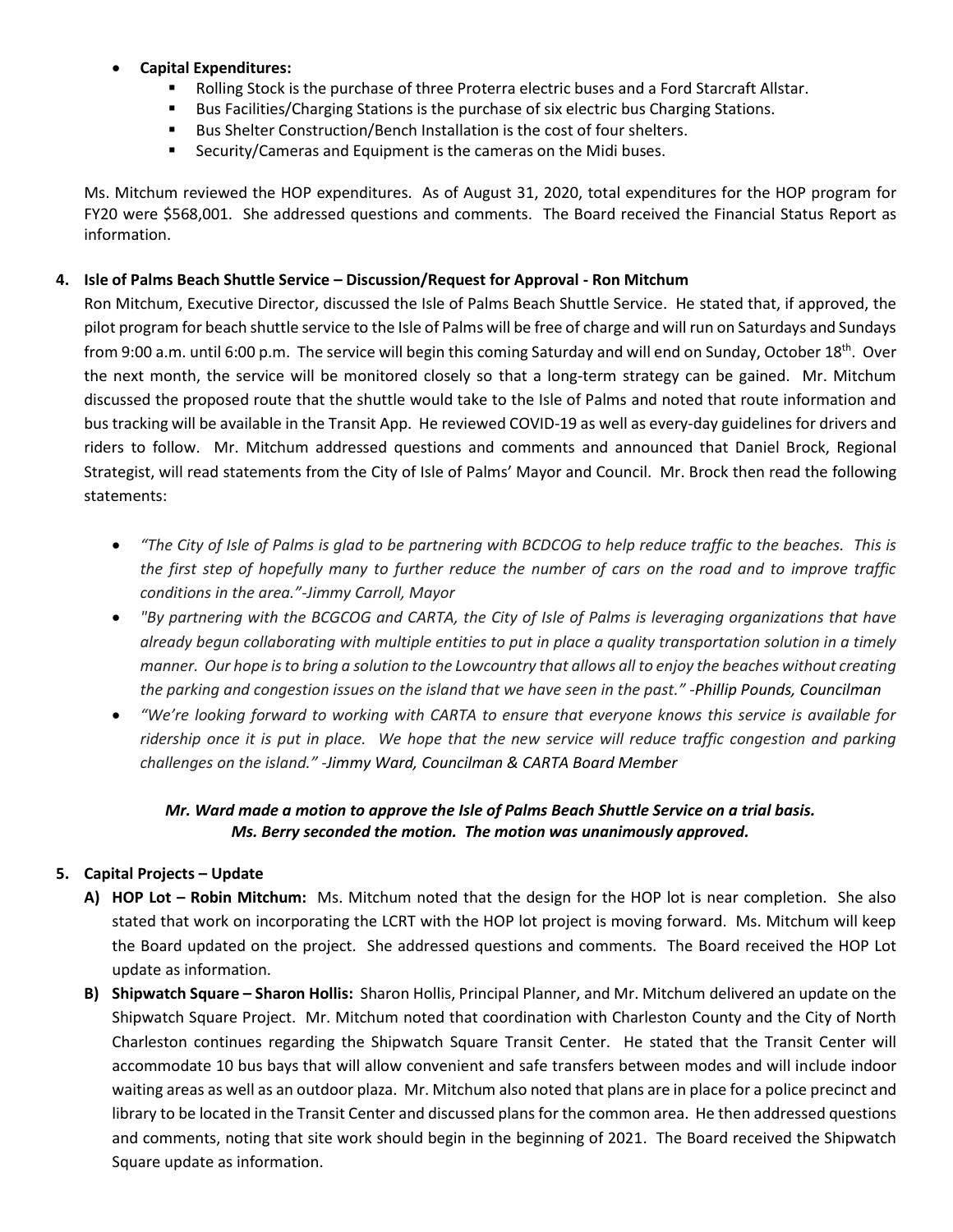- **C) Leeds Avenue Facility – Ron Mitchum:** Mr. Mitchum noted that work continues with the on-call designer regarding options in which to utilize the property - specifically for additional bus parking. He discussed the sketch that was presented to the Board, noting potential use of the additional property. Mr. Mitchum stated that discussions are taking place with Dominion Energy and site work continues with Stantec. He then questions and comments. The Board received the Leeds Avenue Facility update as information.
- **D) Vehicle ITS Project – Andrea Kozloski:** Andrea Kozloski, Deputy Director of Operations and Support, noted that work is progressing with Syncromatics regarding site assessments on digital signage, AVL on service vehicles and installation of the passenger counters, fareboxes and tablets for the drivers. Ms. Kozloski noted that the project should be near completion by the end of the year. She addressed questions and comments. The Board received the Vehicle ITS Project update as information.
- **E) Lowcountry Rapid Transit – Sharon Hollis:** Ms. Hollis noted that plans are at the halfway point with Project Development over the next two years. She discussed upcoming decisions in Phase 2 regarding NEPA and the FTA as well as major outreach milestones and the overall timeline. Ms. Hollis then addressed questions and comments. The Board received the LCRT update as information.

### **6. Executive Director's Report – Ron Mitchum**

Mr. Mitchum announced that Jon Dodson, Planner II, will present the monthly progress report. Mr. Dodson discussed ridership noting that ridership is down, primarily due to COVID-19, in comparison to the same timeframe in 2019. However, ridership has been trending up over the last couple of months. Ridership on the HOP, Express and DASH routes have been down due to COVID-19. Mr. Dodson, Ms. Hollis and Mr. Mitchum addressed questions and comments. The Board received the Ridership Report as information. Mr. Mitchum then stated that, prior to the Board meeting, an offer was received from Alexander Dennis for two of their demo vehicles. One is a 2019 35' 2-door Midi with approximately 39,000 miles for \$2155,000; the other is a 2019 35' 2-door Midi with approximately 2,000 miles for \$295,000. Mr. Mitchum noted that those prices are substantially lower than the normal cost of those vehicles and is within CARTA's capital budget. He stated that they are not electric but clean diesel and that the vehicles are narrower than the usual buses which will allow for easier mobility on the streets of downtown Charleston. Mr. Mitchum requested Board approval of the purchase of the two vehicles discussed and addressed questions and comments.

# *Ms. Johnson made a motion to approve the purchase of the two vehicles from Alexander Dennis as presented. Mr. Lewis seconded the motion. The motion was unanimously approved.*

Chairman Seekings commended Mr. Mitchum and staff on their dedicated hard work noting that the agency has come a long way in five years by not having to request funding from the County, etc. for purchases such as this to allow for the must needed improvements to the system and service. Mr. Mitchum also noted that the procurement process has begun for the replacement of the 1996 New Flyers and that installation of solar lighting at bus stops has begun.

### **7. Other Business, If Any**

There was no other business to discuss.

### **8. Public Comments, If Any**

There was one public comment:

• William Hamilton, Executive Director of Best Friends of Lowcountry Transit, expressed his concerns regarding safety and seating at the downtown Bus Shelter and noted that members of the public, with whom he has spoken, are concerned about the timing of the LCRT from Summerville to downtown Charleston. Mr. Hamilton also thanked the Board for their approval of the Isle of Palms Beach Shuttle Service on a trial basis.